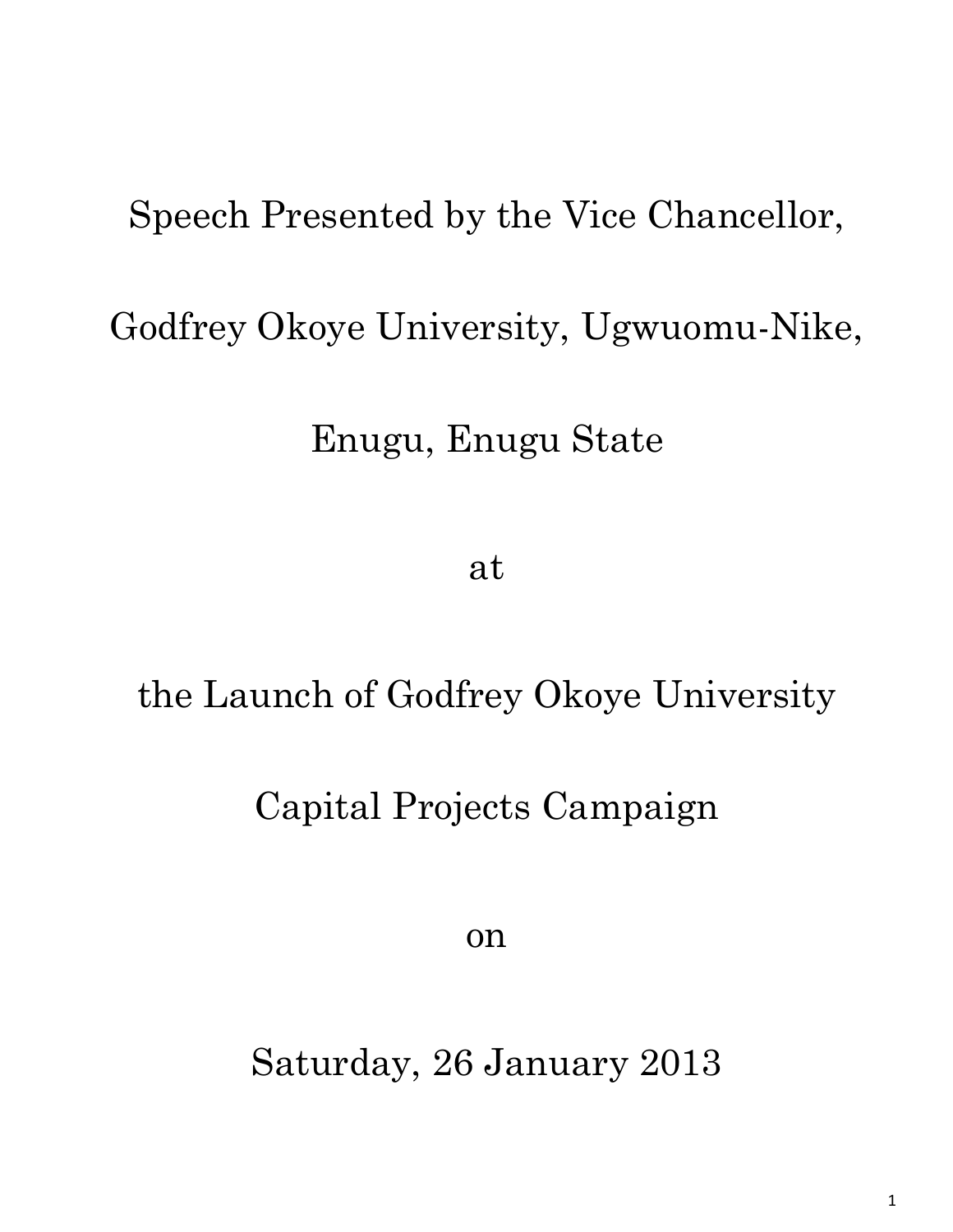- Speaker of House of Representatives, Federal Republic of Nigeria, Rt. Hon. Dr. Alhaji Aminu Waziri Tambuwal, CFR
- Deputy Senate President, Federal Republic of Nigeria, Senator Dr. Ike Ekwerenmadu CFR
- Your Excellency, Executive Governor of Enugu State, Barr. Dr. Sullivan Iheanacho Chime
- The Proprietor, the Catholic Bishop of Enugu Diocese, Most Rev. Dr. Callistus Chukwuma Onaga
- The Bishop Emeritus of Enugu Catholic Diocese, Most Rev. Dr. Anthony Okonkwo Gbuji
- $\triangleright$  Your Excellencies, the Visiting Catholic Bishops
- Distinguished Members of the National Assembly
- $\triangleright$  Distinguished Members of the State Assembly
- Speaker, Enugu State House of Assembly, Hon. Barr. Eugene Odo
- Members of State Executive Councils, Local Government Chairmen
- Members of State Traditional Rulers Council and Your Royal Highness
- The Chairman, Board of Trustees, Prof. Joseph Ikechukwu Chidobem
- Members of the Board of Trustees
- The Pro-Chancellor and Chairman of the Governing Council,
	- Prof. Dr. Christian Nwachukwu Okeke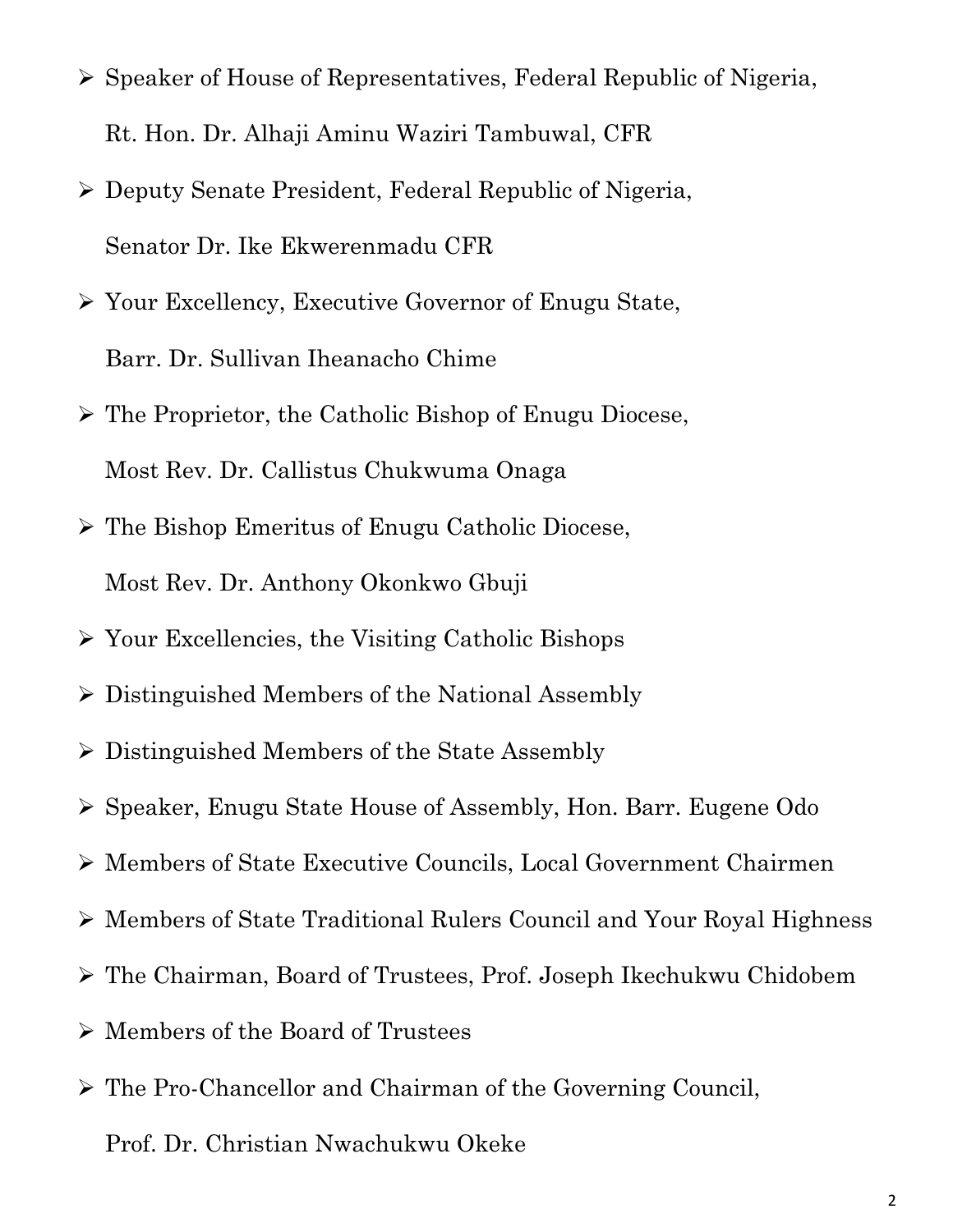- $\triangleright$  Members of the Governing Council
- Visiting Pro-Chancellors
- The Vice Chancellor and Chairman of Senate
- Members of Senate
- $\triangleright$  Vice Chancellors of Sister Universities
- $\triangleright$  Principal Officers of the University
- Chairman, GO University Capital Projects Campaign,

Msgr. Prof. Dr. Obiora Ike

- Academic and Administrative Staff of GO University
- $\triangleright$  Academic and Administrative Staff of IEcE
- Monsignors, Rev. Fathers, Rev. Sisters and other Religious Leaders
- Members of the Fourth Estate of the Realm
- Members of GO University Parents Forum
- Cherished friends of GO University
- $\triangleright$  Students, members of Staff of IEcE
- Great GO University Staff and Students
- Ladies and Gentlemen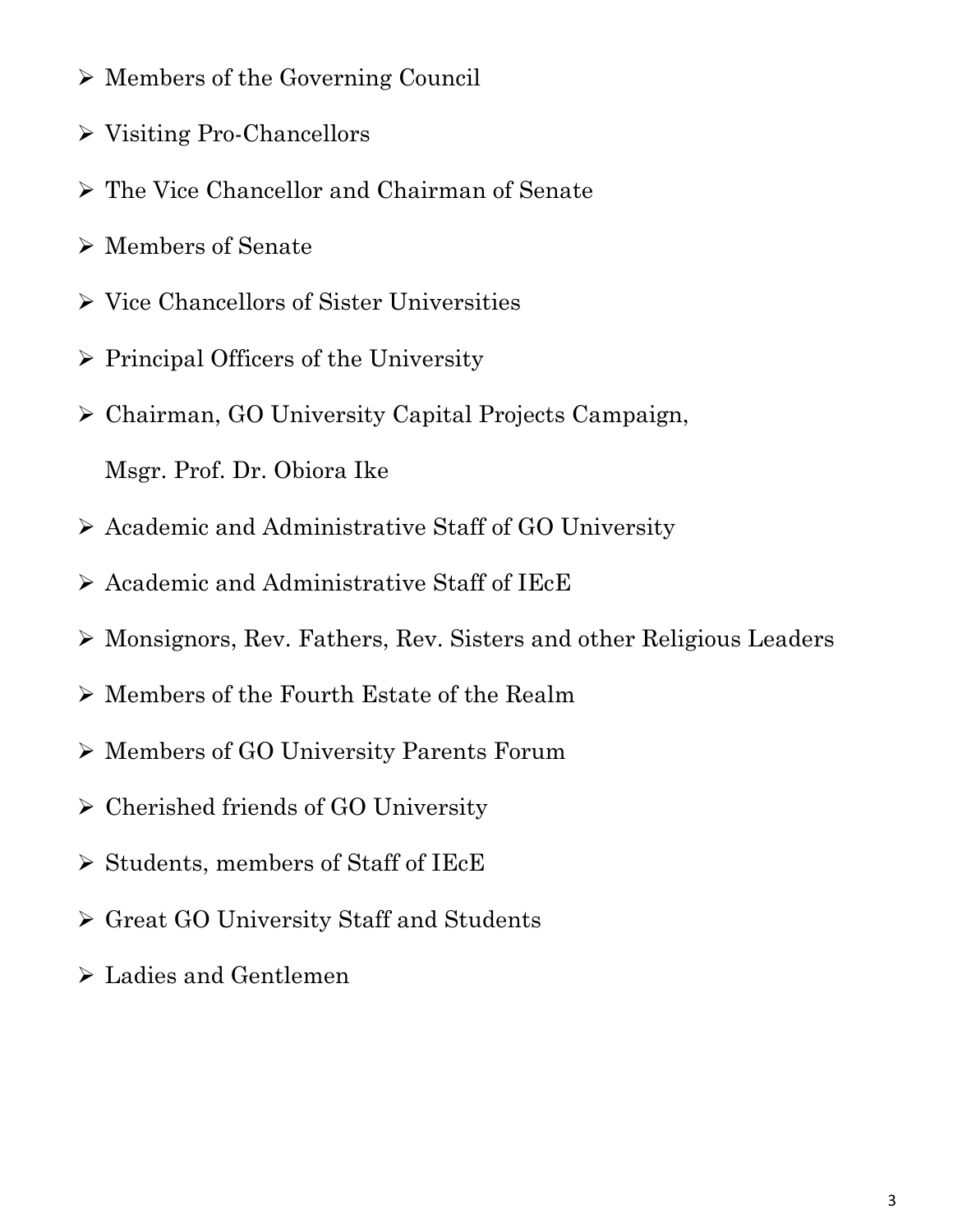On behalf of the staff and students of our university, I welcome you all to this memorable event in the history of our university, the Capital Projects Campaign of Godfrey Okoye University. Godfrey Okoye University (GO University), which got its operational licence from the National Universities Commission on November 3, 2009, belongs to the Catholic Diocese of Enugu. It is in fact the first Catholic University established by one diocese in the whole of Africa.

It is important to recall that modern university education has its foundation in the Church. Historically speaking, "European higher education (including university) took place for hundreds of years in Christian cathedral schools or monastic schools (*scholae monasticae*), in which monks and nuns taught classes; evidence of these immediate forerunners of the later university at many places dates back to  $6<sup>th</sup>$  Century AD. These universities were developed under the aegis of the Latin Church, usually from Cathedral schools or by papal bull as *studia generalia*". Since the establishment of the first universities (University of Bologna and University of Paris), the Catholic Church has never ceased to see education, especially university education as part of its mission and divine mandate. Pope Benedict XVI in his lecture to university lecturers and educators urges them to see their work as *"intellectual charity",* an expression of love in which they share their knowledge with the younger generation. The overall interest of the Church in education is what inspired the Catholic Diocese of Enugu to establish what we call today Godfrey Okoye University.

In the context of the present serious challenges in the field of education, the Church, in the spirit of Vatican II document *"Guadium et Spes"*, shares in the sorrows and disappointments of our young people in the face of a horrifying decay of academic activities and a shocking tsunamic erosion of moral values in our schools and higher institutions. The Church cannot stand with hands akimbo and watch the situation cascade into irreversible chaos. The Catholic Church, in the words of George Elliot in the novel *Middle March*, may not make ocean of change but it can put its tributary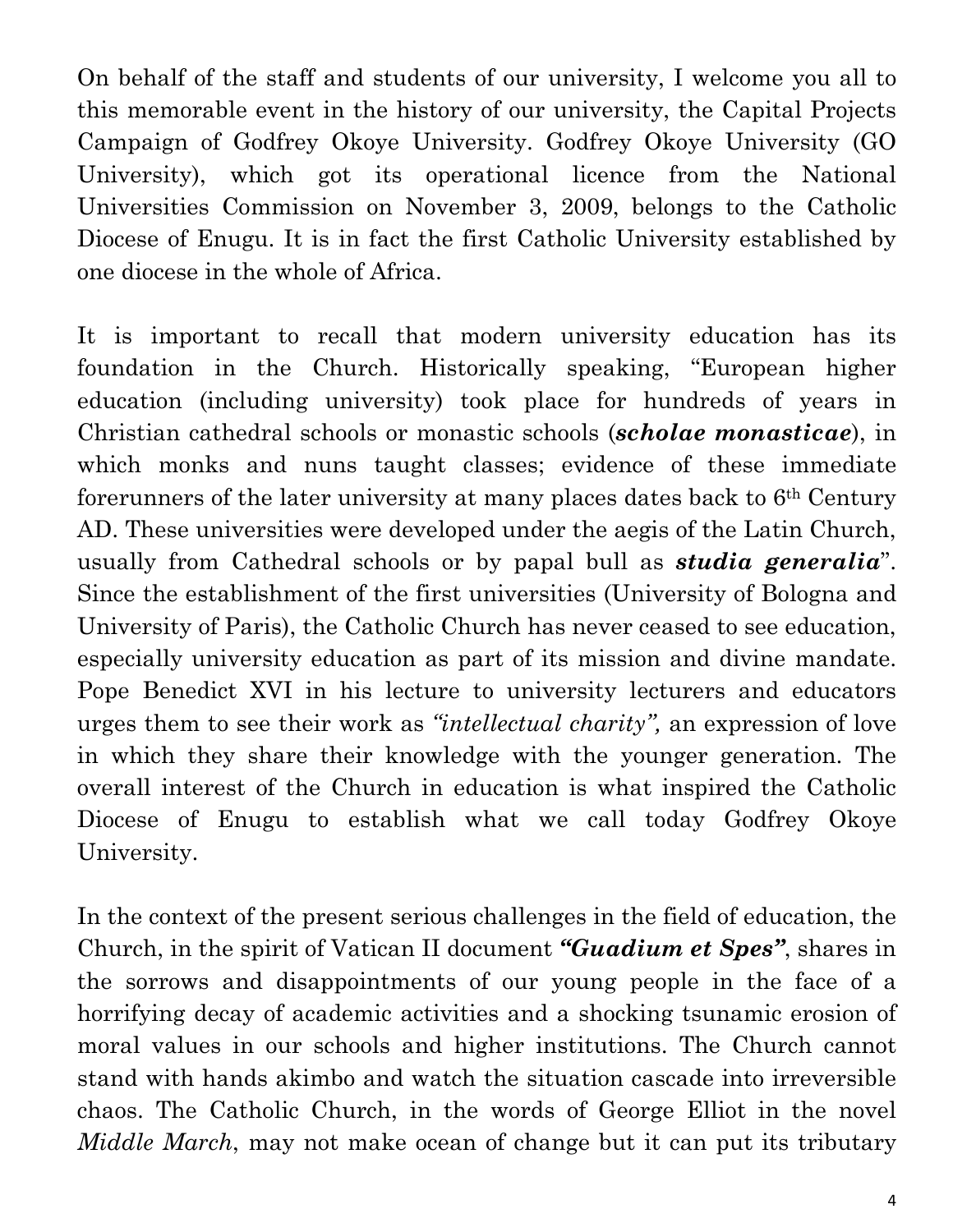into that ocean. This also explains the Church's interest in establishing Godfrey Okoye University.

#### **The question is, what makes Godfrey Okoye University different? Where is its uniqueness?**

First, the university emphasises three dialogues in its philosophy that sees education as a dialogical process of acquisition and dissemination of knowledge: religious dialogue, epistemological dialogue and cultural dialogue. Religious dialogue is very important to GO University because we are conscious of our background as a deeply religious nation. Our university teaches and stresses the importance of religion and prayer. This is a praying university, where prayer is at the centre of all activities in the university. This is a university where religious tolerance is not an option but an obligation. This is a university where our youths use the power of prayer to banish cultism and myriads of social vices to blackholes of forgotten vices. This is a university where Nigerians can practise their religions without any fear of being harassed, ridiculed, subjugated or oppressed by others who have different faith expressions.

The second part of our three-pronged dialogues is epistemological dialogue. For us here, academic work (teaching and learning) is an expression of faith, an act of intellectual charity. All principal officers of the university teach: the Vice Chancellor, the Registrar, the University Librarian, and the Bursar. This is part of epistemological dialogue, whereby the principal officers build a bridge between administration and academic activities. Also, experts with experience in different fields of human endeavour have been invited (and have continued to be invited) to give lectures in the university. They bring their experience from the world of politics, industry and commerce into the lecture halls of the university. Almost all the commissioners and important industrialists in and around Enugu have at one time or another had an opportunity to give lectures at GO University, bringing their refreshing experience to our young people. This is part of our understanding of epistemological dialogue. Also, the university is in collaboration with many universities outside the country, resulting in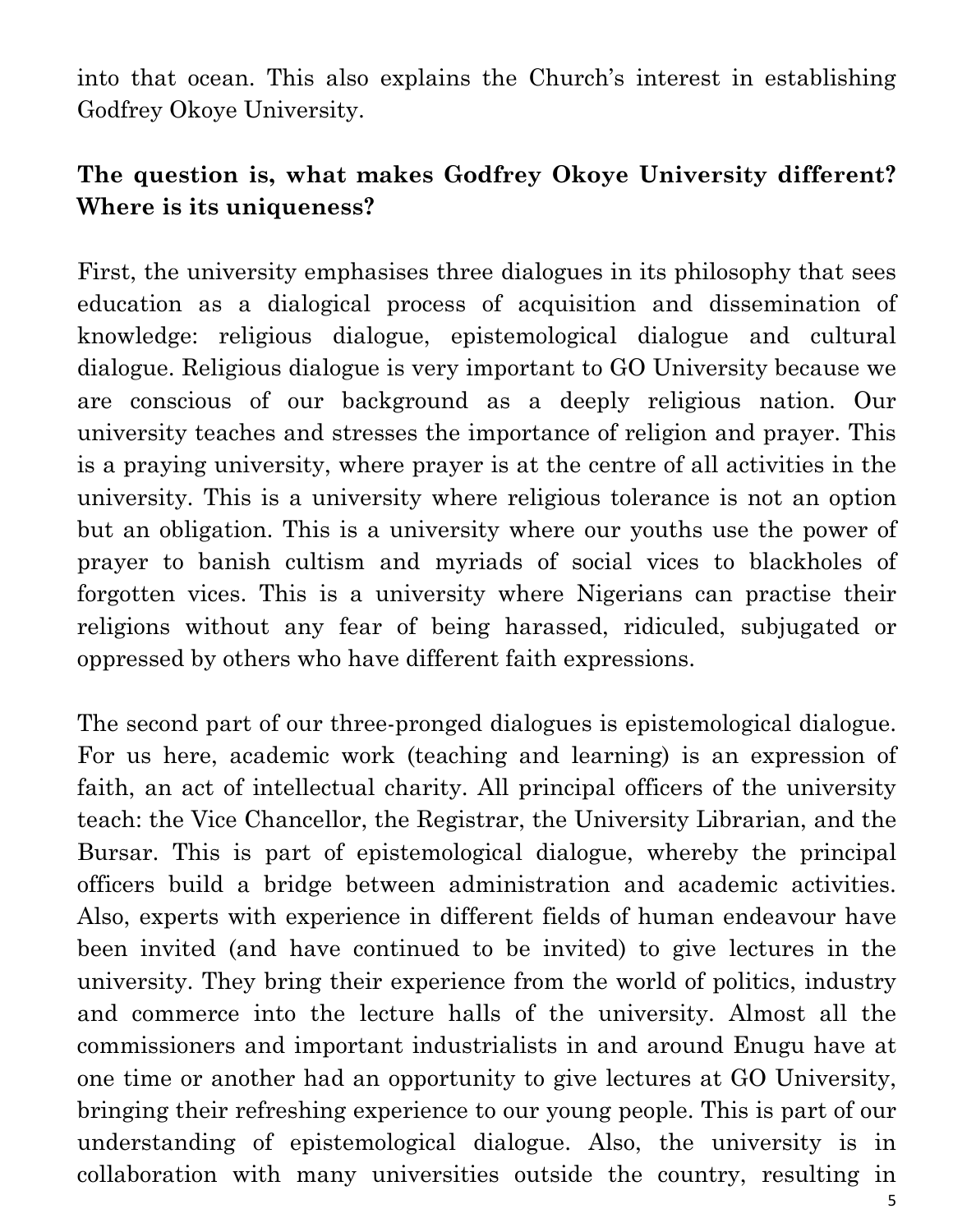exchange of ideas, experience and information. This is part of our interpretation of epistemological dialogue. Presently, GO University is doing a collaborative research with Bowie State University, U.S.A, in DNA Barcoding of tropical plants. Out of this research, *Akpalata*, discovered and analysed by GO University Biotechnology students, has been accepted as new in the world's DNA database. Two of our final year students will travel to Bowie State University next week to complete their experiments on DNA Barcoding of some tropical medicinal plants. Furthermore, GO University emphasises inter-departmental seminars and teaching, whereby teachers from different fields work on a selected and approved theme. We have also identified our signature courses, where we intend to excel in this country and in the world and we are emphasising epistemological dialogue in these areas very deeply.

Finally, the university stresses cultural dialogue. We are conscious of the fact that Nigeria is a multicultural entity. We have students from all over Nigeria. Once a year we celebrate unity week in which each cultural group in Nigeria gives others the opportunity to learn from their culture. Last year the Vice Chancellor gave 19 scholarships to the best students (in UTME and Post UTME) from different states of Nigeria. This is to encourage cultural diversity and dialogue at GO University. It is to this university with its trilogy of prologues that I welcome you today.

In keeping with our pledge to the National Universities Commission, we have continued to develop our permanent site without neglecting the present Thinkers Corner site. What we have achieved here in terms of cleanliness, orderliness and beauty is being carried over to the permanent site. The permanent site at Ugwuomu-Nike, spanning 165 hectares of land with two beautiful lakes and rivers, heavily wooded virgin forest, reminiscent of the Forest of Arden in Shakespeare's *As You Like It*, is the most serene site for a university. There we intend to create a kind of setting which is so conducive for teaching and learning that our young people will be reluctant to leave it after their graduation. I solicit your support for the full development of this site.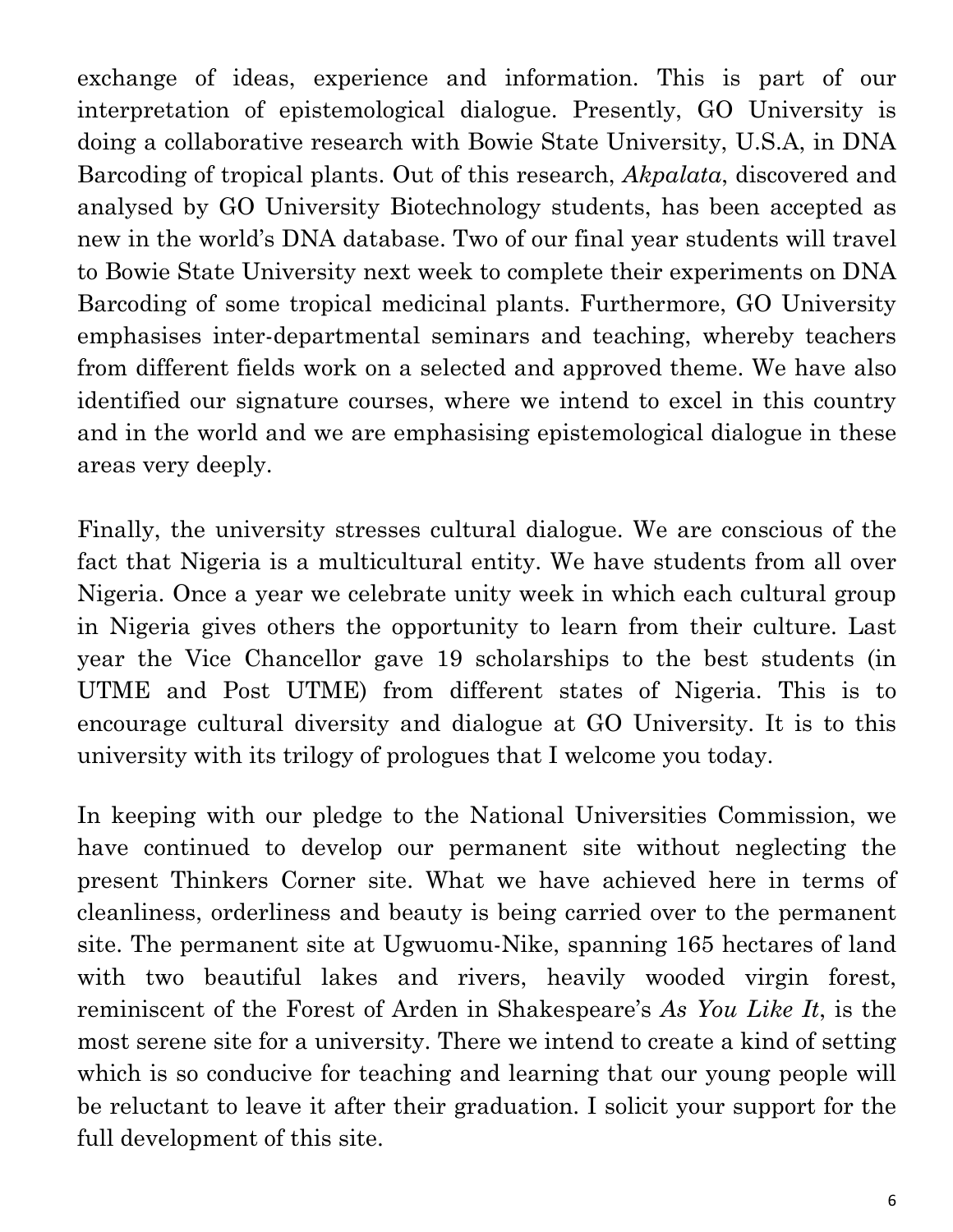Your excellencies, distinguished ladies and gentlemen, a university that has kept its fees as low as N264,000.00 per annum (including accommodation) in order to make education affordable to the majority of our young people deserves all your support to continue its work. The Catholic Church has never seen education as a profit-making venture. This explains why it is investing heavily in Godfrey Okoye University and has succeeded in making it the cheapest private university in Nigeria. The Church needs your support to continue its work in this university.

A university that organized an international conference in Biotechnology within a very short period of its establishment and is leading today in DNA-Barcoding of tropical plants needs all the support it can get from every Nigerian.

A university, this Godfrey Okoye University, where everybody is committed to the work of teaching and research, where the Chairman of Board of Trustees goes to the classroom, where the Vice Chancellor teaches, where the Registrar teaches, the University Librarian and the Bursar teach, such a university with the deepest sense of duty and commitment deserves the support of Nigerians.

A university in which you have no trace of cultism, sexual harassment, sorting, examination malpractice and many other vices that have bedevilled our institutions should be supported to continue its good work.

A university that has succeeded in attracting the best heads in academia (about 40 professors) and has continued to give young lecturers opportunities to pursue further studies within and outside Nigeria, such a university deserves encouragement. A university in which students can determine when they will finish, where students get their results as soon as they finish their exams, where they go for national youth service (NYSC) as soon as they finish their studies, where they can plan their life because they know when they will finish their studies, such a university deserves all the encouragement it can get from Nigerians.